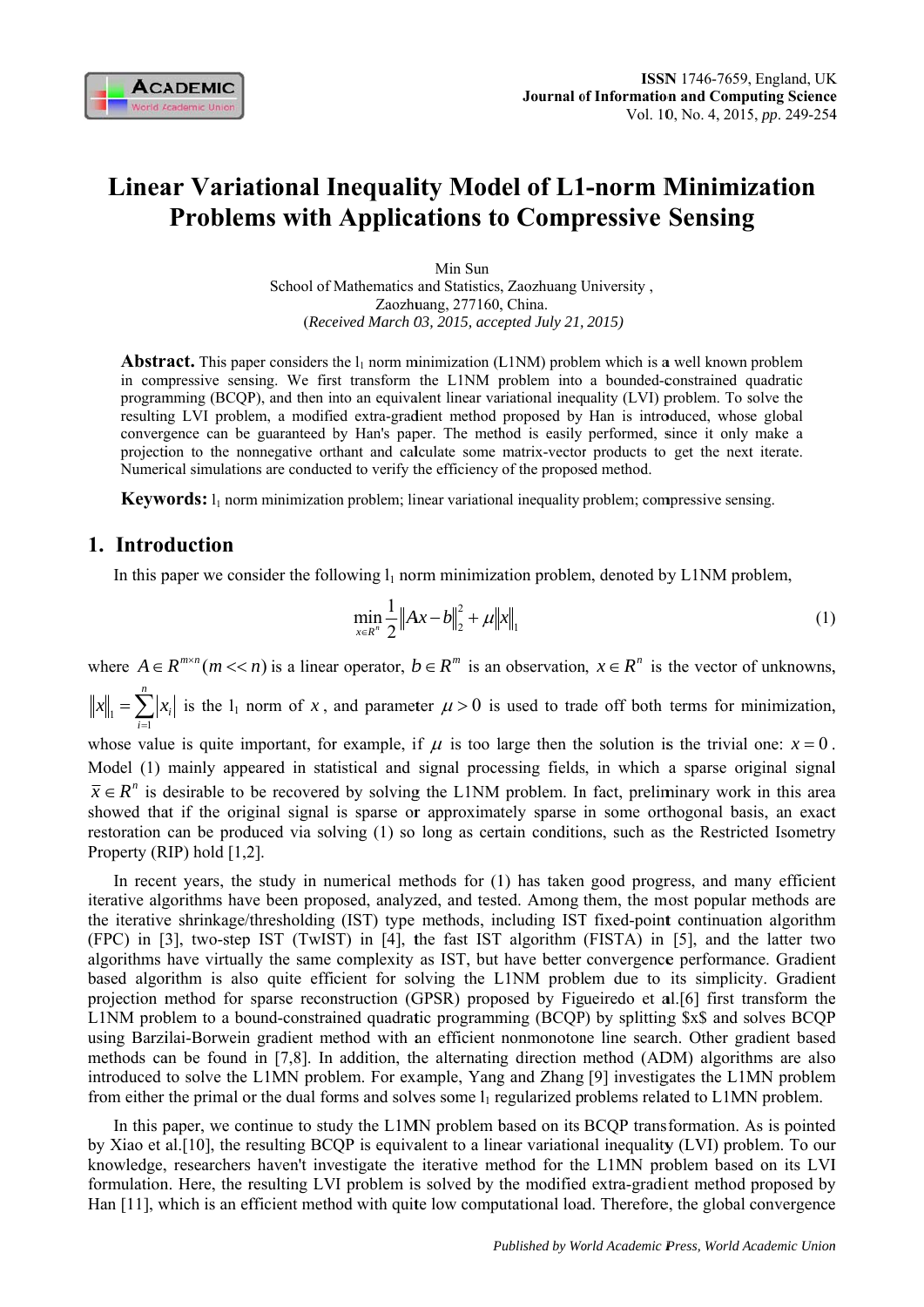is followed directly in this literature. To do so, the rest of the paper is organized as follows. Section 2, we summarize some basic definitions used in the paper, and list the steps of our algorithm. In Section 3, we present and analyze the experimental results, which indicate that the proposed algorithm is quite efficient. Finally, we summarize our paper in Section 4.

### **2. Preliminaries and the algorithm**

In this section, we briefly review some related knowledge, and state our algorithm.

Firstly, we give the definition of projection operator, which is defined as a mapping from  $R<sup>n</sup>$  to its nonempty closed convex subset  $\Omega$ :

$$
P_{\Omega}[x] \coloneqq \arg\min \{ ||y - x|| \mid y \in \Omega \mid, \forall x \in R^{n}.
$$

In [6], Figueiredo et al. express the L1NM problem as a quadratic programming by splitting the variable *x* into its positive and negative parts. That is, for any vector  $x \in \mathbb{R}^n$ , it can be formulated for

$$
x = u - v, u \ge 0, v \ge 0,
$$

where  $u \in R^n$ ,  $v \in R^n$ , and  $u_i = (x_i)_+, v_i = (-x_i)_+$  for all  $i = 1, 2, ..., n$  with  $(\cdot)_+ = \max\{0, |\cdot|\}$ . We thus have  $||x||_1 = e_n^T u + e_n^T v$  $n_1 = e_n^T u + e_n^T v$ , where  $e_n$  is an *n*-dimensional vector with all elements one, so the L1NM problem (1) can be written as the following bound-constrained quadratic programming (BCQP):

$$
\min_{u,v} \frac{1}{2} \|y - A(u - v)\|_2^2 + \mu e_n^T u + \mu e_n^T v
$$
  
s.t.u \ge 0, v \ge 0.

Then, the above problem is further written in more standard BCQP form:

$$
\min_{u,v} \frac{1}{2} z^T Hz + c^T z
$$
  
s.t.  $z \ge 0$ ,

where  $z = \begin{pmatrix} 1 \\ 1 \end{pmatrix}$  $\overline{\phantom{a}}$  $\overline{\phantom{a}}$  $\mathsf{I}$  $=\begin{bmatrix} u \\ v \end{bmatrix}$  $z = \begin{bmatrix} 1 \\ 1 \end{bmatrix}$ ,  $y = A^T b$ ,  $c = \mu e_{2n} + \begin{bmatrix} 1 \\ 1 \end{bmatrix}$  $\rfloor$  $\left| \begin{array}{c} -y \\ y \end{array} \right|$ L  $= A^T b, c = \mu e_{2n} + \begin{bmatrix} -b & -b \\ -c & -b \end{bmatrix}$ *y y*  $y = A^T b$ ,  $c = \mu e_{2n} + \begin{vmatrix} y \\ y \end{vmatrix}$ , and  $H = \begin{vmatrix} A & A & -A & A \\ A^T A & A^T A \end{vmatrix}$  $\overline{\phantom{a}}$  $\begin{vmatrix} A^T A & -A^T A \\ A^T A & A^T A \end{vmatrix}$ L  $\overline{\phantom{a}}$  $H = \begin{bmatrix} A^T A & -A^T A \\ -A^T A & A^T A \end{bmatrix}$  $T_A$   $A^T$ . Obviously, *H* is a positive semi-

definite matrix, and for a given  $z = \begin{bmatrix} 1 \\ 1 \end{bmatrix}$  $\overline{\phantom{a}}$  $\overline{\phantom{a}}$  $\mathsf{I}$  $=\begin{bmatrix} u \\ v \end{bmatrix}$  $z = \begin{bmatrix} 1 \end{bmatrix}$ , the operations involving *H* can be performed economically,

$$
Hz = H\begin{bmatrix} u \\ v \end{bmatrix} = \begin{bmatrix} A^T A(u-v) \\ -A^T A(u-v) \end{bmatrix}
$$

and

$$
z^{T} H z = (u - v)^{T} A^{T} A (u - v) = ||A (u - v)||_{2}^{2}.
$$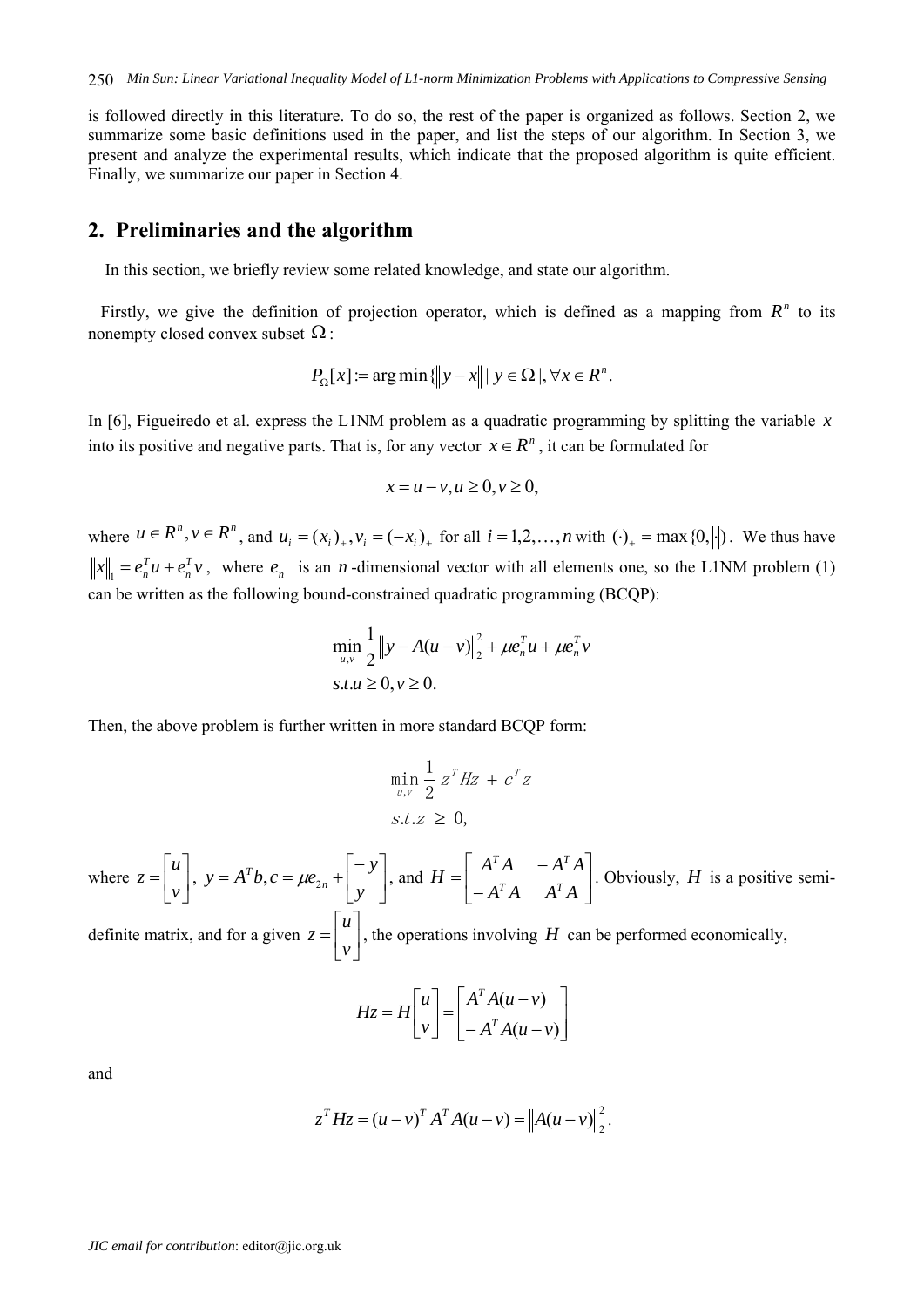In compressive sensing (CS), matrix *A* is often formulated as discrete Fourier transform (DFT), discrete cosine transform (DCT), or discrete Walsh-Hadamard transform (DWT), and the multiplication involving *A* can be computed very fast.

Now, we are ready to transform the BCQP into a linear variational inequality (LVI) problem: Find  $z \in R^{2n}$ such that

$$
\langle Hz + c, z' - z \rangle \ge 0, \forall z' \ge 0. \tag{2}
$$

It is well known that the above LVI can be equivalently solved by seeking a zero point of the mapping

$$
e(z,\beta) = z - P_{R_+^{2n}}[z - \beta(Hz + c)],
$$

where  $\beta > 0$  is a constant.

Note that the function  $Hz + c$  is monotone on  $R^{2n}$  since the matrix *H* is positive semi-definite.

This property ensures the global convergence of the following modified extra-gradient method for the L1NM problem which is based on the method proposed by Han [11].

#### **Algorithm 2.1. (MEGM)**

**Step 0**. Given  $\varepsilon > 0$ . Choose the starting point  $z_0 = [u_0, v_0] \in R_+^{2n}$ . Set the parameters  $\gamma \in (0,2)$ ,  $0 < v < \delta < 1, \beta > 0, \rho \in (0,1)$  and  $k = 0$ .

**Step 1**. Stop if  $||e(z, \beta)|| \leq \varepsilon$ ; else, go to Step 2.

**Step 2.** Compute the temporal point  $\tilde{z}^k$  via

$$
\widetilde{z}^k = P_{R_{+}^{2n}}[z^k - \alpha_k(Hz^k + c)],
$$

where  $\alpha_k = \beta \rho^{m_k}$  with  $m_k$  being the smallest nonnegative integer *m* such that

$$
\alpha_k \langle F(z^k) - F(\tilde{z}^k), e(z^k, \beta) - e(\tilde{z}^k, \beta) \rangle \leq \delta \bigg\| e(z^k, \beta) - e(\tilde{z}^k, \beta) \bigg\|^2. \tag{3}
$$

**Step 3**. Compute the descent direction  $d_k$  by

$$
d_k = \alpha_k (F(z^k) - F(\tilde{z}^k)).
$$

Then, compute the stepsize  $\rho(\tilde{z}^k)$  by

$$
\rho(\widetilde{z}^k) = \frac{\left\|e(\widetilde{z}^k, \alpha_k)\right\|^2 - \alpha_k \left\langle F(z^k) - F(\widetilde{z}^k), e(\widetilde{z}^k, \alpha_k)\right\rangle}{\left\|d_k\right\|^2}
$$

and get the next iterate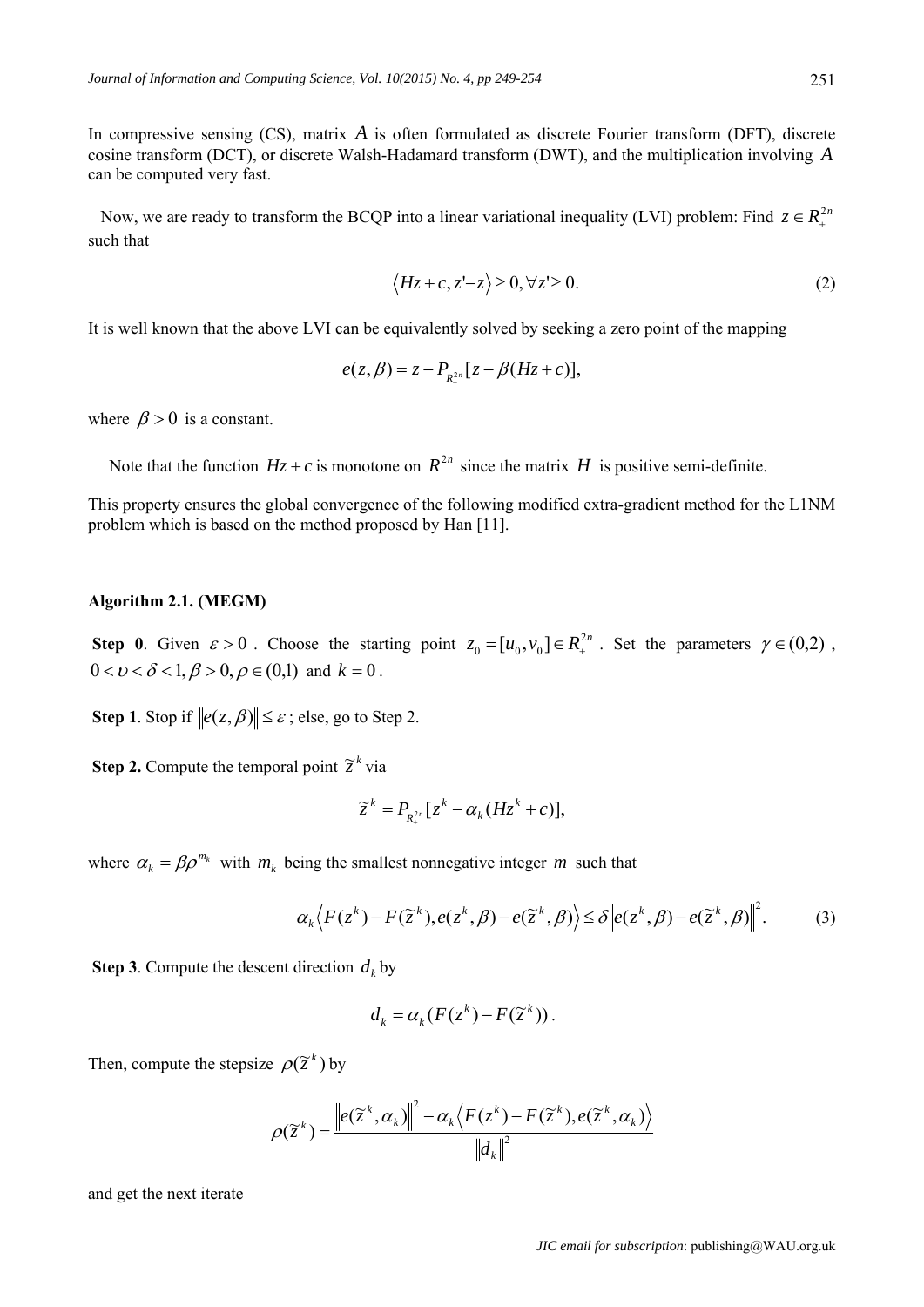*Min Sun: Linear Variational Inequality Model of L1-norm Minimization Problems with Applications to Compressive Sensing*  252

$$
z^{k+1} = P_{R_+^{2n}}[z^k - \gamma \rho(\widetilde{z}^k) d_k].
$$

**Step 4.** If

$$
\alpha_k \Big\langle F(z^k) - F(\widetilde{z}^k), e(z^k, \beta) - e(\widetilde{z}^k, \beta) \Big\rangle \leq v \Big\| e(z^k, \beta) - e(\widetilde{z}^k, \beta) \Big\|^2.
$$

then, set  $\beta_{k+1} = \beta_k / \eta$ . Set  $k = k+1$  and go to Step 1.

**Remark 2.1.** The MEGM method can be extended to solve the box constrained compressing sensing problem, that is  $l \le x \le h$ . In fact, we only need to modify the projection operator in Step 1. However, the non-smooth equations based method proposed by Xiao et al. [10] cannot deal this issue.

Based on Theorem 3 in [11], the global convergence of MEGM method can be stated as follows.

**Theorem 2.1.** The iterate sequence  $\{z^k\}$  generated by MEGM method either terminates in a finite

number of steps, or converges to a solution point  $z^*$ , a solution of the BCQP (set  $\varepsilon = 0$ ).

## **3. Numerical experiments**

In this section, we present some experiments to illustrate the efficiency of the proposed method. All experiments were performed under Windows XP operating system and Matlab 7.0 running on a Lenovo laptop with AMD C-50 Processor at 797 MHz, 1.60GB of memory. We measure the quality of restoration by means of squared error (MSE) to the original signal  $\tilde{x}$ , that is

$$
MSE = \frac{1}{n} \left\| \widetilde{x} - x^* \right\|_2^2,
$$

where x<sup>\*</sup> is the restored signal. For the MEGM method, we set  $\rho = 0.6, \delta = 0.75, \gamma = 1.95, \beta_0 = 1$ ,  $v = 0.45$ . In our first experiment, we consider a typical CS scenario, where the goal is to reconstruct a length-*n* sparse signal from *m* observation, where  $m < n$ . Here, we set  $n = 2^{10}$ ,  $m = 2^8$ , and the original signal contains 128 randomly placed spikes. The  $m \times n$  matrix *A* is obtained by first filling it with independent samples of a standard Gaussian distribution and then ortho-normalizing the rows. The observation \$b\$ is generated by:

$$
b=Ax+\omega,
$$

where  $\omega$  is the Gaussian noise distributed as  $N(0, \sigma^2 I)$ . Here we choose  $\sigma^2 = 10^{-4}$ . Parameter

 $\mu$  is set as

$$
\mu = 0.01 \|A^T b\|_{\infty}.
$$

We use  $f(x) = \mu ||x||_1 + ||Ax - b||^2 / 2$  as the merit function and stop the MEGM method when the relative change of the objective function is below  $10^{-5}$ , i.e.,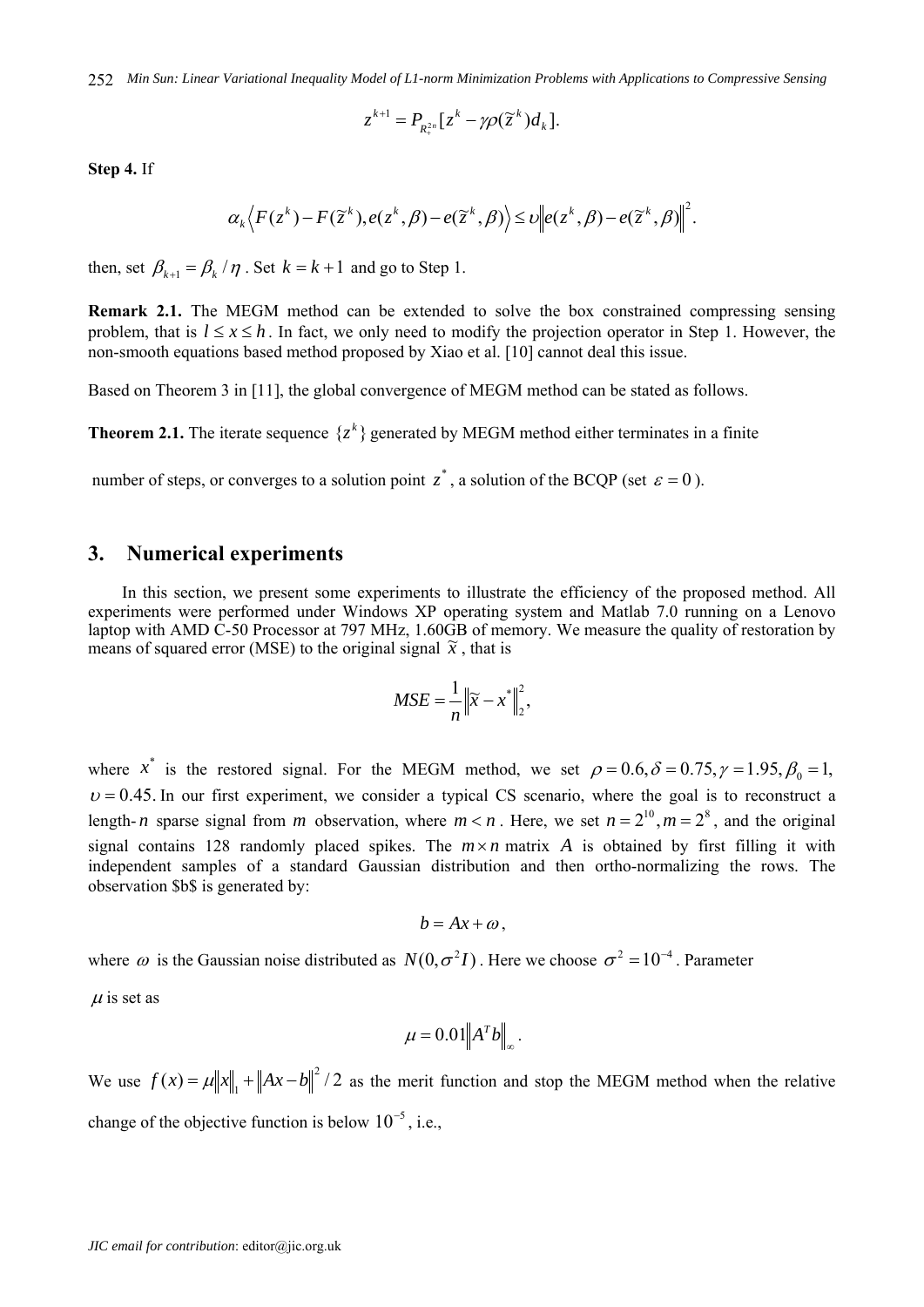$$
\frac{\left|f_k - f_{k-1}\right|}{f_{k-1}} \le 10^{-5}
$$

The original signal, the measurement and the reconstructed signal by MEGM method are given in Figure 1.



Figure 1: The original signal, noisy measurement and reconstruction results

Compared the first and the last plots in Figure 1, we clearly see that the original signal is recovered almost exactly. In addition, the RelErr=3.25%, the computing time is 11.8594s, the number of iteration is 298. The above results indicate that MEGM is efficient for the given simple problem.

## 4. Conclusion

In this paper, based on the nonsmooth equations formulation of compressive sensing, we propose a new method for such problem, which is an extension of the modified extra-gradient method for variational inequality problems proposed by Han. The numerical results indicate that the proposed method is efficient. In the future, we shall investigate other useful applications of the nonsmooth equations.

## **5. References**

- [1] D. Donoho, Compressed sensing, IEEE Trans. Inform. Theory, 52 (2006), pp. 1289 1306.
- [2] M. Figueiredo and R. Nowak, An EM algorithm for wavelet-based image restoration, IEEE Trans. Image Process., 12 (2003), pp. 906 - 916.
- [3] E. Hale, W. Yin, and Y. Zhang, Fixed-point continuation for L1-minimization: Methodology and convergence, SIAM J. Optim., 19 (2008), pp. 1107 - 1130.
- [4] T. Goldstein and S. Osher, The split Bregman method for L1-regularized problems, SIAM J. Imaging Sci., 2  $(2009)$ , pp. 323 - 343.
- [5] A. Beck and M. Teboulle, A fast iterative shrinkage-thresholding algorithm for linear inverseproblems, SIAM J.

253